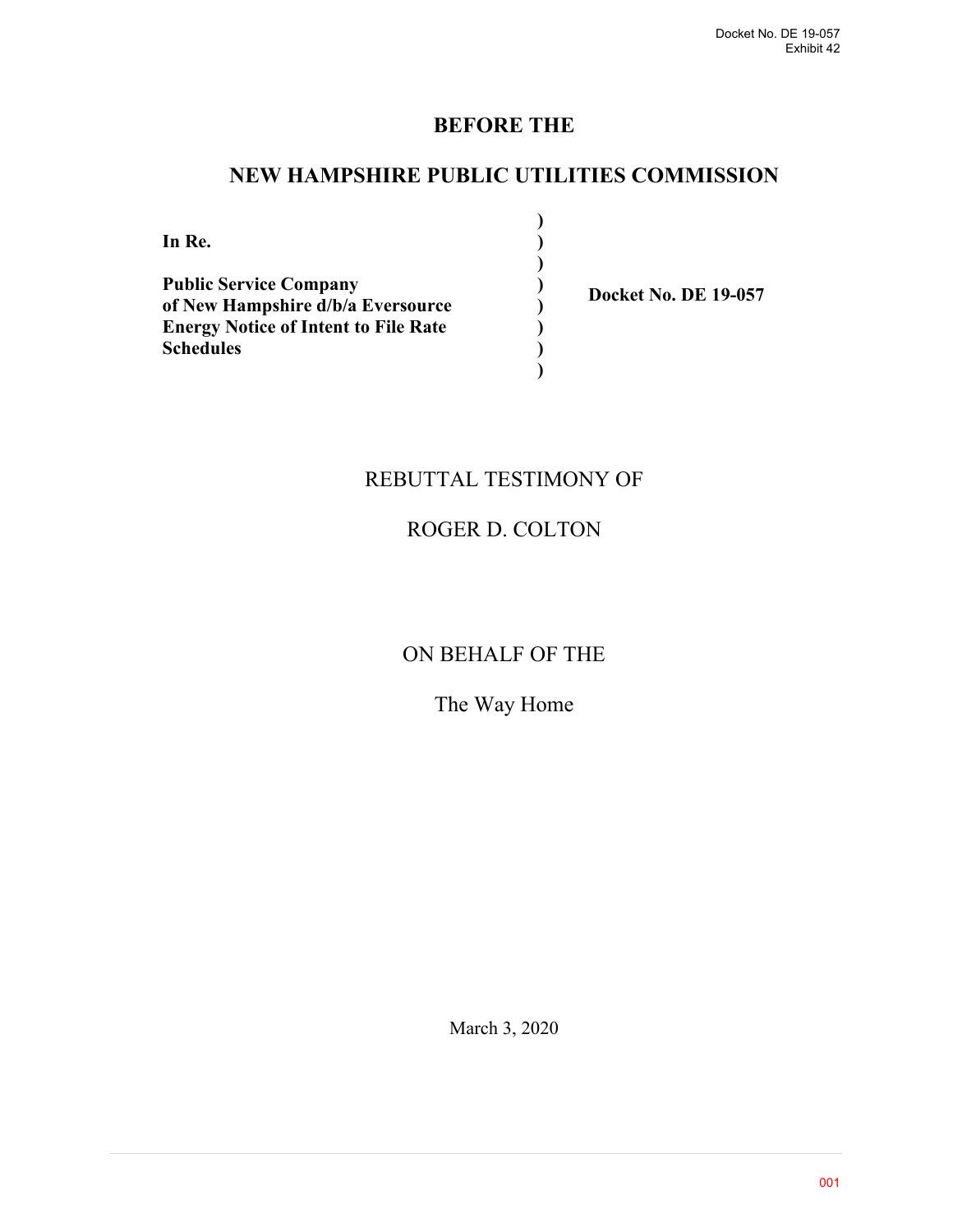| $\mathbf{1}$ | Q. | PLEASE STATE YOUR NAME AND BUSINESS ADDRESS.                                                                                                    |
|--------------|----|-------------------------------------------------------------------------------------------------------------------------------------------------|
| 2            | A. | My name is Roger Colton. My business address is 34 Warwick Road, Belmont, MA                                                                    |
| 3            |    | 02478.                                                                                                                                          |
| 4            |    |                                                                                                                                                 |
| 5            | Q. | ARE YOU THE SAME ROGER COLTON WHO PREVIOUSLY PREPARED                                                                                           |
| 6            |    | DIRECT TESTIMONY IN THIS PROCEEDING?                                                                                                            |
| 7            | A. | Yes.                                                                                                                                            |
| 8            |    |                                                                                                                                                 |
| 9            | Q. | PLEASE STATE THE PURPOSE OF YOUR REBUTTAL TESTIMNONY.                                                                                           |
| 10           | A. | The purpose of my rebuttal testimony is to respond to the Direct Testimony of Staff                                                             |
| 11           |    | Witness Amanda Noonan with respect to the proposed New Start program. To the extent                                                             |
| 12           |    | that I do not respond to other aspects of Noonan's testimony, I either agree with her                                                           |
| 13           |    | testimony or the scope and nature of any disagreement was fully explained in my Direct                                                          |
| 14           |    | Testimony and needs no further expansion.                                                                                                       |
| 15           |    |                                                                                                                                                 |
| 16           | Q. | IS THERE ANY ASPECT OF MS. NOONAN'S TESTIMONY REGARDING                                                                                         |
| 17           |    | NEW START WITH WHICH YOU DISAGREE?                                                                                                              |
| 18           | A. | The aspect of Staff Witness Noonan's testimony to which I respond does not represent a                                                          |
| 19           |    | "disagreement" so much as it represents an explanation of how I believe her testimony                                                           |
| 20           |    | was incomplete. Ms. Noonan testified in relevant part as follows with respect to New                                                            |
| 21           |    | Start:                                                                                                                                          |
| 22           |    | The plan should provide for the collection and reporting of data prior to the                                                                   |
| 23<br>24     |    | start of the program in order to provide a baseline for comparison in<br>subsequent years. The plan should address how the Company will measure |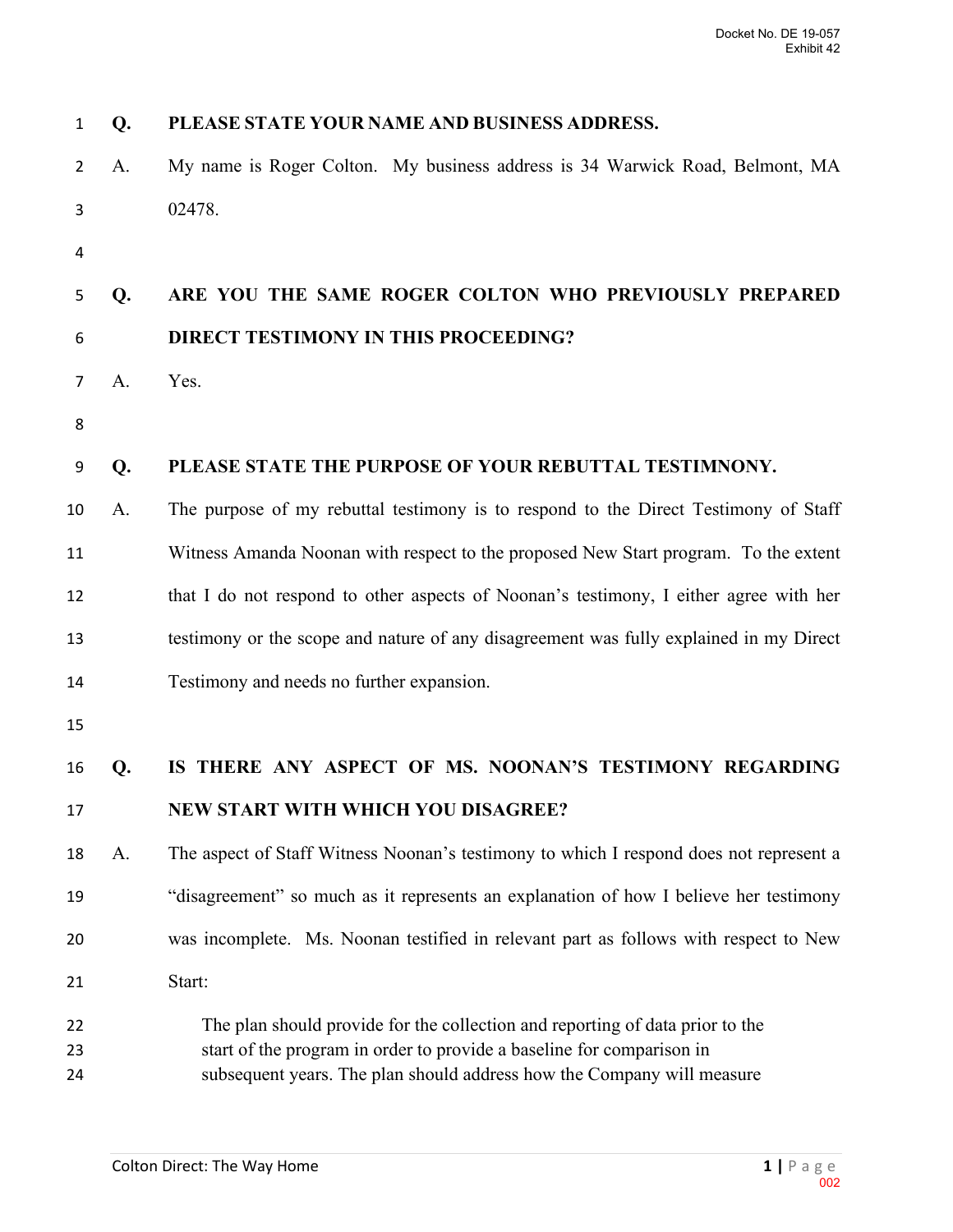| 1  |                 | and report on program performance each year and include, at a minimum, the              |  |  |  |  |
|----|-----------------|-----------------------------------------------------------------------------------------|--|--|--|--|
| 2  | following:      |                                                                                         |  |  |  |  |
| 3  |                 |                                                                                         |  |  |  |  |
| 4  | $\ddot{i}$      | Number of customer accounts coded financial hardship.                                   |  |  |  |  |
| 5  | $\overline{11}$ | Number of customers enrolled in the program.                                            |  |  |  |  |
| 6  | iii)            | Number of customers who successfully completed the program.                             |  |  |  |  |
| 7  | iv)             | Number of customers dropped from the program.                                           |  |  |  |  |
| 8  | $\mathbf{v})$   | Number of customers who re-enroll in the program after being                            |  |  |  |  |
| 9  |                 | dropped and length of time before re-enrollment.                                        |  |  |  |  |
| 10 | vi)             | Number of customers who re-enroll in the program after                                  |  |  |  |  |
| 11 |                 | successful completion and length of time before re-enrollment.                          |  |  |  |  |
| 12 | vii)            | Number of customers who remain on budget plan after automatic                           |  |  |  |  |
| 13 |                 | enrollment upon completion and for how long.                                            |  |  |  |  |
| 14 | viii)           | Total dollar amount of arrearages forgiven.                                             |  |  |  |  |
| 15 | ix)             | Average dollar amount per participating customer of arrearages                          |  |  |  |  |
| 16 |                 | forgiven.                                                                               |  |  |  |  |
| 17 | X)              | Comparison of disconnections before and after program start.                            |  |  |  |  |
| 18 | xi)             | Comparison of lead-lag before and after program start.                                  |  |  |  |  |
| 19 | xii)            | Comparison of bills behind for hardship customers before and                            |  |  |  |  |
| 20 |                 | after program start.                                                                    |  |  |  |  |
| 21 | xiii)           | Quantification of impact of program on field visits and customer                        |  |  |  |  |
| 22 |                 | service.                                                                                |  |  |  |  |
| 23 | xiv)            | Quantification of impact of program on re-connections.                                  |  |  |  |  |
| 24 | XV)             | Quantification of impact of program on uncollectibles.                                  |  |  |  |  |
| 25 |                 |                                                                                         |  |  |  |  |
| 26 |                 | (Noonan Direct, at Bates 8-9).                                                          |  |  |  |  |
| 27 |                 |                                                                                         |  |  |  |  |
| 28 |                 | While I do not disagree with the substance of any particular item in the list which Ms. |  |  |  |  |
| 29 |                 | Noonan included in her Direct Testimony – she does state that her recommended list is   |  |  |  |  |
| 30 |                 | "at a minimum" – the list which Ms. Noonan recommends is incomplete.                    |  |  |  |  |
| 31 |                 |                                                                                         |  |  |  |  |

<span id="page-2-0"></span><sup>&</sup>lt;sup>1</sup> The closest I come to a "disagreement" is with Ms. Noonan's data elements "iv" and "v." My disagreement with these two particular elements, however, is not with these data elements, as such, but rather with the fact that, as I explain in my Direct Testimony, New Start participants should not be "dropped from the program" and subsequently "re-enrolled." In contrast, "re-enrollment" as that term is used in data element "vi" is entirely appropriate and should, as Ms. Noonan recommends, be tracked.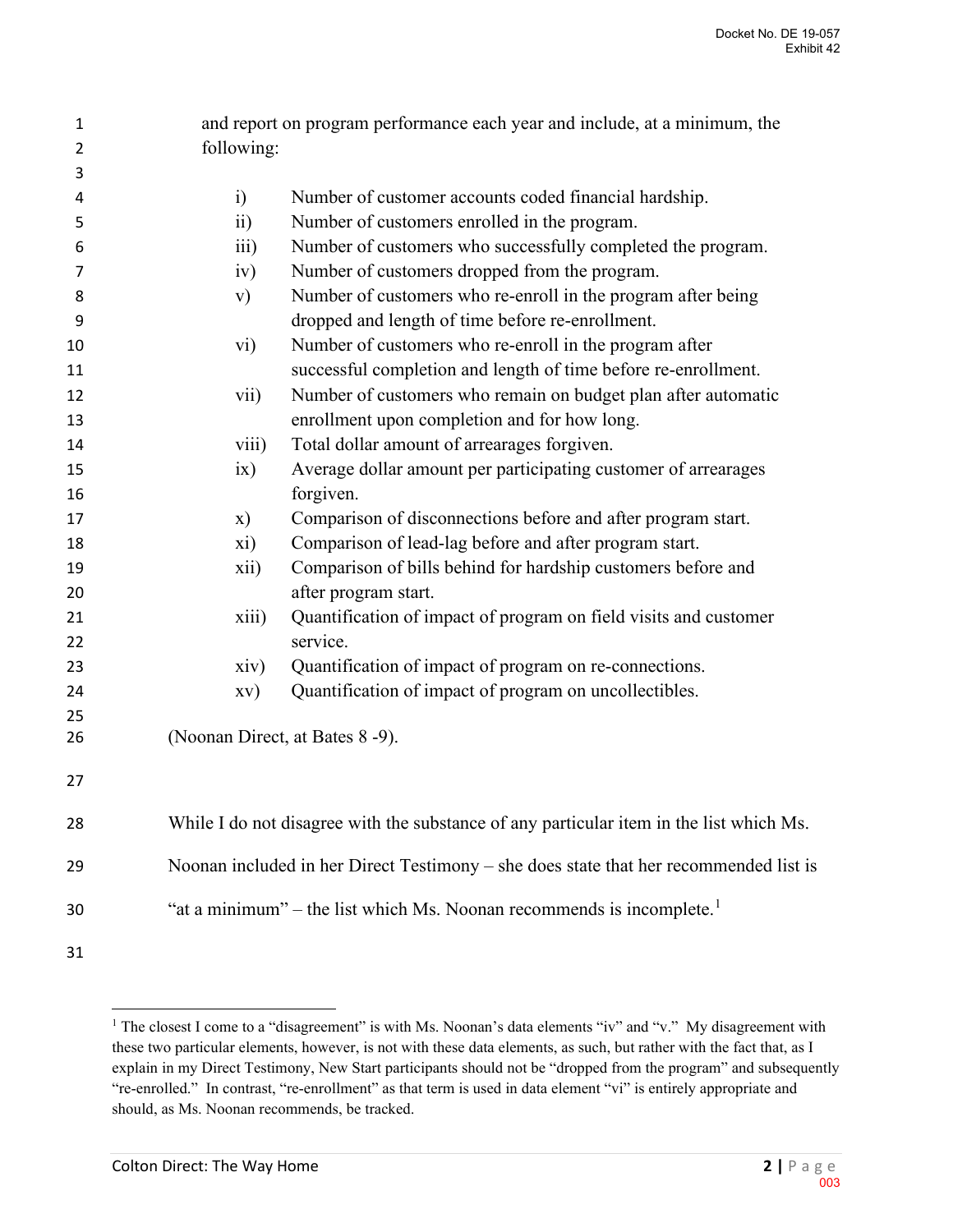# **Q. DO YOU HAVE ANY CLARIFYING OR DEFINITIONAL COMMENTS YOU WISH TO MAKE ABOUT YOUR RECOMMENDATIONS BEFORE YOU BEGIN?**

A. Yes. Before I begin, let me note four observations about my recommendations. First, there are data elements that I would *want* to have Eversource collect, and there are other data elements that I think are *not* particularly helpful. I will note both below. Second, within that data that I recommend being collected, my references to "accounts" (and related terms, e.g., "customers") is intended to be limited to New Start participants. Third, whenever I talk about "arrears," I mean unpaid bills for current service incurred *after* someone enters New Start. By definition, someone who is in New Start is going to have a pre-existing arrears. What we want to know is how people are performing *after* they enter New Start. So, what their arrears were when they entered New Start should be excluded from these reports of arrears. Fourth, while I state that data should be collected "by month," what I mean is that the data should be monthly data. That "monthly data," however, could be filed (or submitted or whatever term is most appropriate) on a quarterly, bi-annual or on an annual basis. We don't need to *receive* the data each month. It's just that when we do get data, we want data "by month."

## **Q. GIVEN THE ABOVE OBSERVATIONS, WHAT DATA REPORTING**

### **ELEMENTS DO YOU RECOMMEND THE COMPANY ADOPT TO ALLOW**

### **STAKEHOLDERS TO ADEQUATELY ASSESS THE NEW START PROGRAM?**

A. Noting that what I recommend below should not be construed as being in contravention

of that which was recommended by Ms. Noonan, I recommend as follows: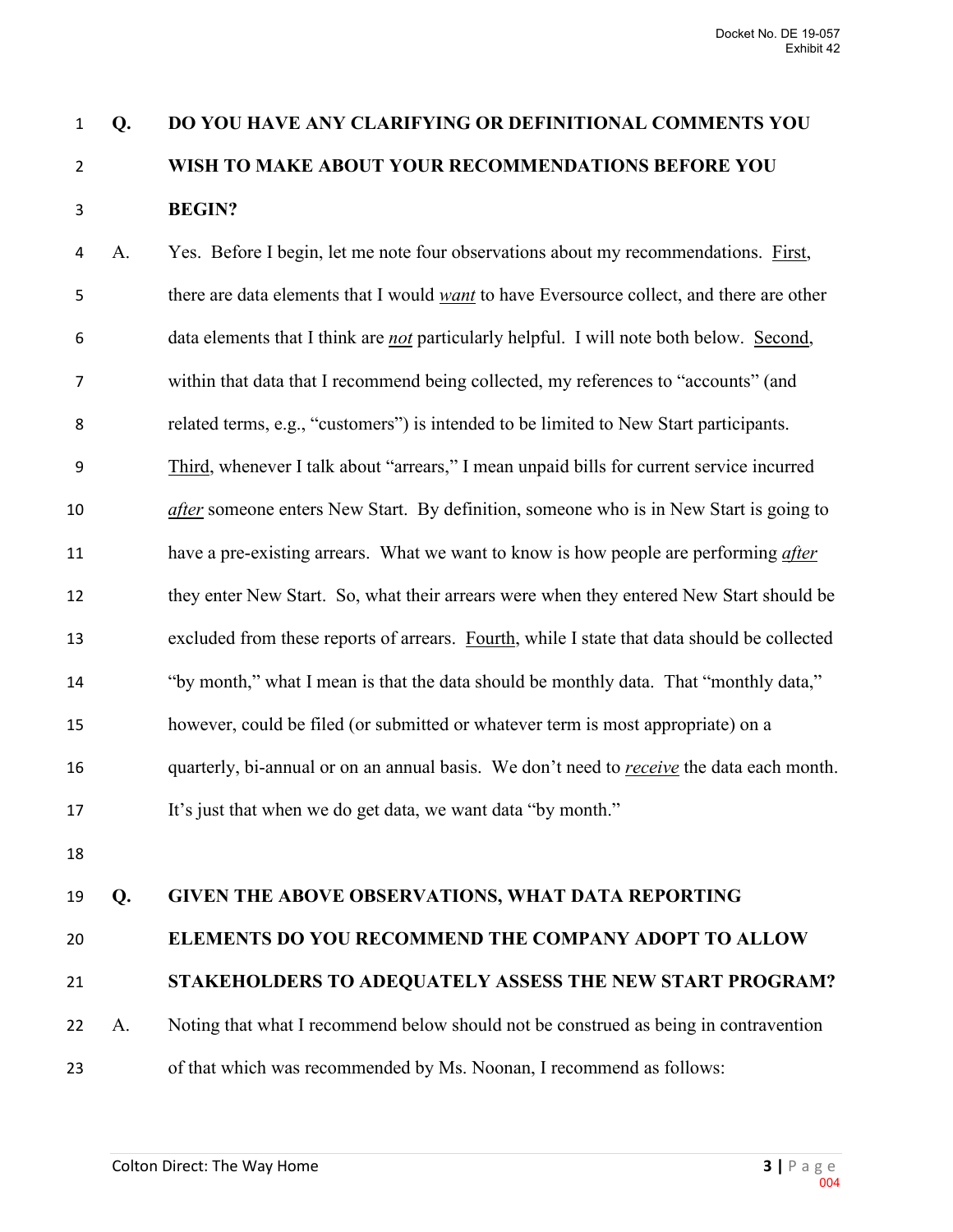| 1              | 1. | The dollars of bills for current service by month.                                |
|----------------|----|-----------------------------------------------------------------------------------|
| $\overline{2}$ | 2. | The dollars of actual receipts from customers <sup>2</sup> by month. <sup>3</sup> |
| 3              | 3. | The number of accounts receiving a bill by month.                                 |
| 4              | 4. | The number of accounts making a payment by month. <sup>4</sup>                    |
| 5              | 5. | The number of disconnect notices issued by month. <sup>5, 6</sup>                 |
| 6              | 6. | The number of accounts in arrears (setting aside the New Start arrears. This      |
|                |    | would, in other words, be limited to arrears incurred since they entered the      |
| 8              |    | program) by month;                                                                |
| 9              | 7. | The dollars of arrears (with the same disclaimers) by month;                      |
| 10             | 8. | The average arrears of accounts with arrears (other than their New Start arrears) |
| 11             |    | by month;                                                                         |
|                |    |                                                                                   |

<span id="page-4-0"></span> $2$  The source of revenue is irrelevant. The phrase here "from customers" is, for example, not intended to distinguish receipts from LIHEAP and receipts paid out-of-pocket by customers.<br><sup>3</sup> The combination of Metric #1 and Metric #2 allows us to look at the percentage of bills that are paid each month.

<span id="page-4-1"></span>If you place the dollars of bills (Metric  $\#1$ ) in the denominator and the dollars of receipts (Metric  $\#2$ ) in the numerator, you can calculate what percentage of bills is being paid on a monthly basis. You can also aggregate these monthly bills (and payments) so that you can examine the results (the term for this calculation is "payment coverage ratio") on an annual basis, on a seasonal basis, or on any other time period which you desire. For example, in an evaluation I performed of a Colorado energy affordability program, one question was the extent to which customers made payments after receiving a disconnect notice. I calculated a bill payment coverage ratio for the four months after the receipt of a disconnect notice. One additional question was the extent to which customers made payments after having service disconnected and reconnected (or whether customers simply fell back into arrears again). Again, that was tested by examining the payment coverage ratio for the four months subsequent to the reconnection.

<span id="page-4-2"></span>4 This allows us to see what percentage of people make *some* payment (while Metric #1 and Metric #2 allow us to see what percentage of the bill is paid).

<span id="page-4-3"></span><sup>5</sup> This is more important than the number of disconnections. As I spend a considerable amount of time in my Direct Testimony demonstrating, whether someone *actually* gets disconnected bears little relationship to whether they are in payment trouble. As I demonstrate, *lots* of folks are in arrears, and are sufficiently far in arrears to *merit* disconnection, but don't get disconnected. In contrast, the disconnect notices are computerized.

<span id="page-4-4"></span><sup>6</sup> Data elements 1, 2, 3, 4 and 5 also allow us to calculate a number of other metrics. For example, the number of disconnect notices per \$1,000 in bills (or, similarly, the number of disconnect notices per \$1,000 in payments) lets us see how hard the Company has to work to collect its revenue. Similarly, the number of disconnect notices per 1,000 bills provides insights into the extent of payment troubled status of customers. You can also "flip" these metrics. Looking at the amount of dollars received per disconnect notice allows us to assess the efficiency of collection. An increasing amount of revenue per disconnect notice may mean that the Company is issuing fewer disconnect notices, or that the Company is collecting more dollars, either of which is a positive development.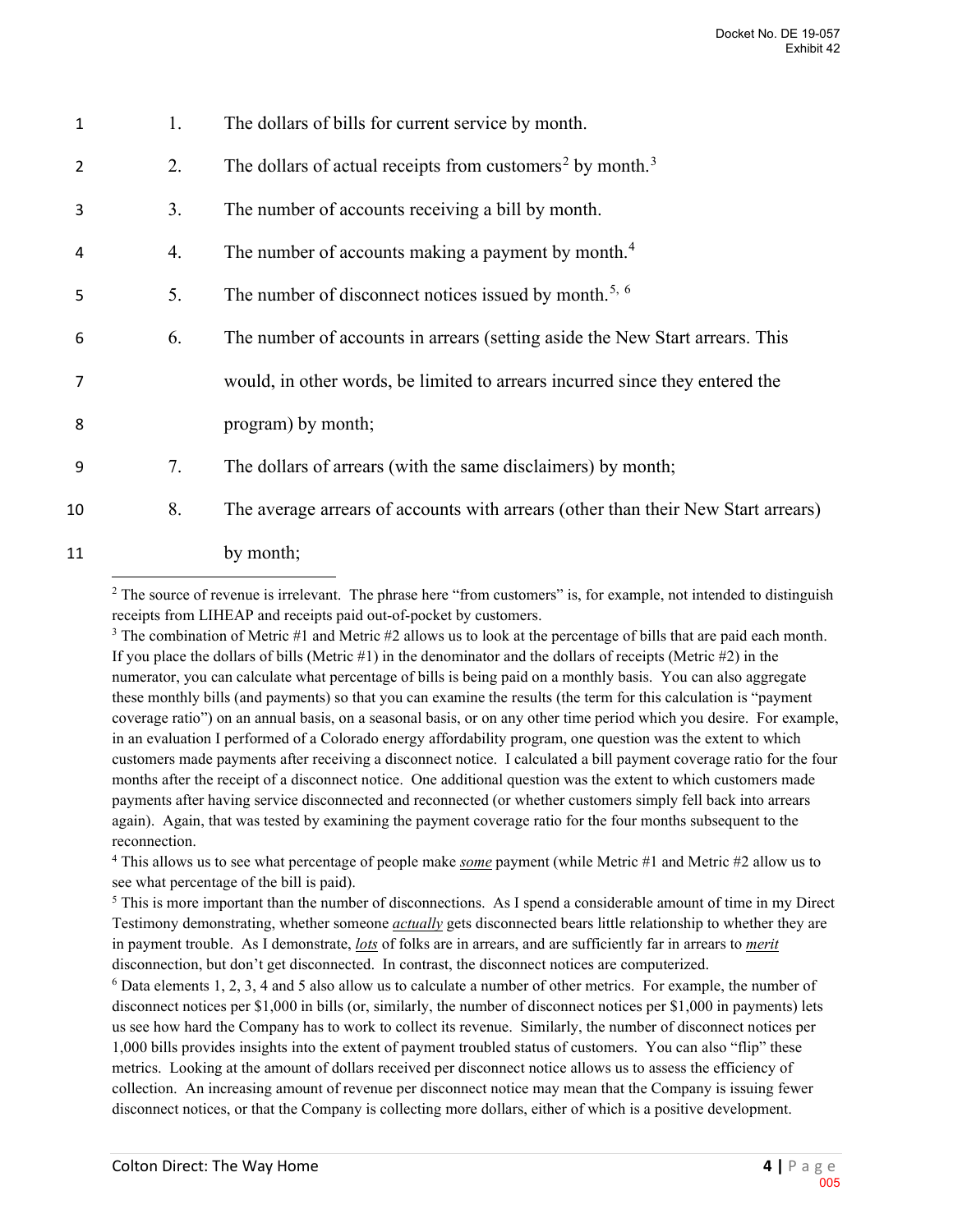| $\mathbf{1}$   |    | 9.                                                                                    | Conversely, the number of accounts with a \$0 balance <sup>7</sup> by month; <sup>8</sup>       |  |
|----------------|----|---------------------------------------------------------------------------------------|-------------------------------------------------------------------------------------------------|--|
| $\overline{2}$ |    | 10.                                                                                   | The number of Final Bills by month (as I explain below, this is a better metric                 |  |
| 3              |    |                                                                                       | than disconnections); and                                                                       |  |
| 4              |    | 11.                                                                                   | Finally, the number of Final Bills disaggregated by those with an arrearage                     |  |
| 5              |    |                                                                                       | (beyond the New Start arrears) and those with no arrearage <sup>9</sup> by month. <sup>10</sup> |  |
| 6              |    |                                                                                       |                                                                                                 |  |
| 7              | Q. | IS THERE ANY DATA THAT WAS ON MS. NOONAN'S LIST THAT YOU                              |                                                                                                 |  |
| 8              |    |                                                                                       | <b>HAVE EXCLUDED?</b>                                                                           |  |
| 9              | A. |                                                                                       | What is conspicuously absent from above is the number of shutoffs. I don't object to            |  |
| 10             |    | counting the number of shutoffs. I just don't think it is a very meaningful piece of  |                                                                                                 |  |
| 11             |    | information, given how it does not relate to whether you have arrears, or to how much |                                                                                                 |  |
| 12             |    |                                                                                       | arrears you might have. I think the other twelve data points are better. "Final bills," I       |  |
| 13             |    |                                                                                       | believe, are better than "shutoffs" because Final Bills shows the number of customers           |  |
| 14             |    |                                                                                       | actually leaving the system, whether due to a shutoff, or because they're "running" from        |  |
| 15             |    |                                                                                       | a debt, or for some other reason. And, if we get Final Bills disaggregated by whether           |  |
| 16             |    |                                                                                       | they had an arrearage or not, we can see how many folks with Final Bills were in                |  |
| 17             |    |                                                                                       | payment trouble when they left the system (and thus got a Final Bill).                          |  |

<span id="page-5-0"></span><sup>&</sup>lt;sup>7</sup> Experience counsels that testing for whether an account has a \$0 balance is easier than tracking whether a customer has made a payment "in-full" and "on-time" each month. In fact, it is the \$0 balance which a utility should have the most interest in.

<span id="page-5-1"></span><sup>&</sup>lt;sup>8</sup> In contrast, the extent to which customers make partial payments is determined through the "payment coverage" ratio" discussed above. A "payment coverage ratio" of more than 0% and less than 100% indicates a partial payment.

<span id="page-5-2"></span><sup>9</sup> By definition, a "Final Bill" will have a balance for usage incurred prior to the bill. The metric tracked here is whether the Final Bill has an unpaid balance from a *prior* billing period (i.e., an arrearage).<br><sup>10</sup> The Final Bills metric does not allow us to directly measure who receives a Final Bill because of payment troubles

<span id="page-5-3"></span>and who receives a Final Bill simply because they are moving. However, we can gain some insights into that question by examining the extent to which someone was current on their account at the time they receive a Final Bill.